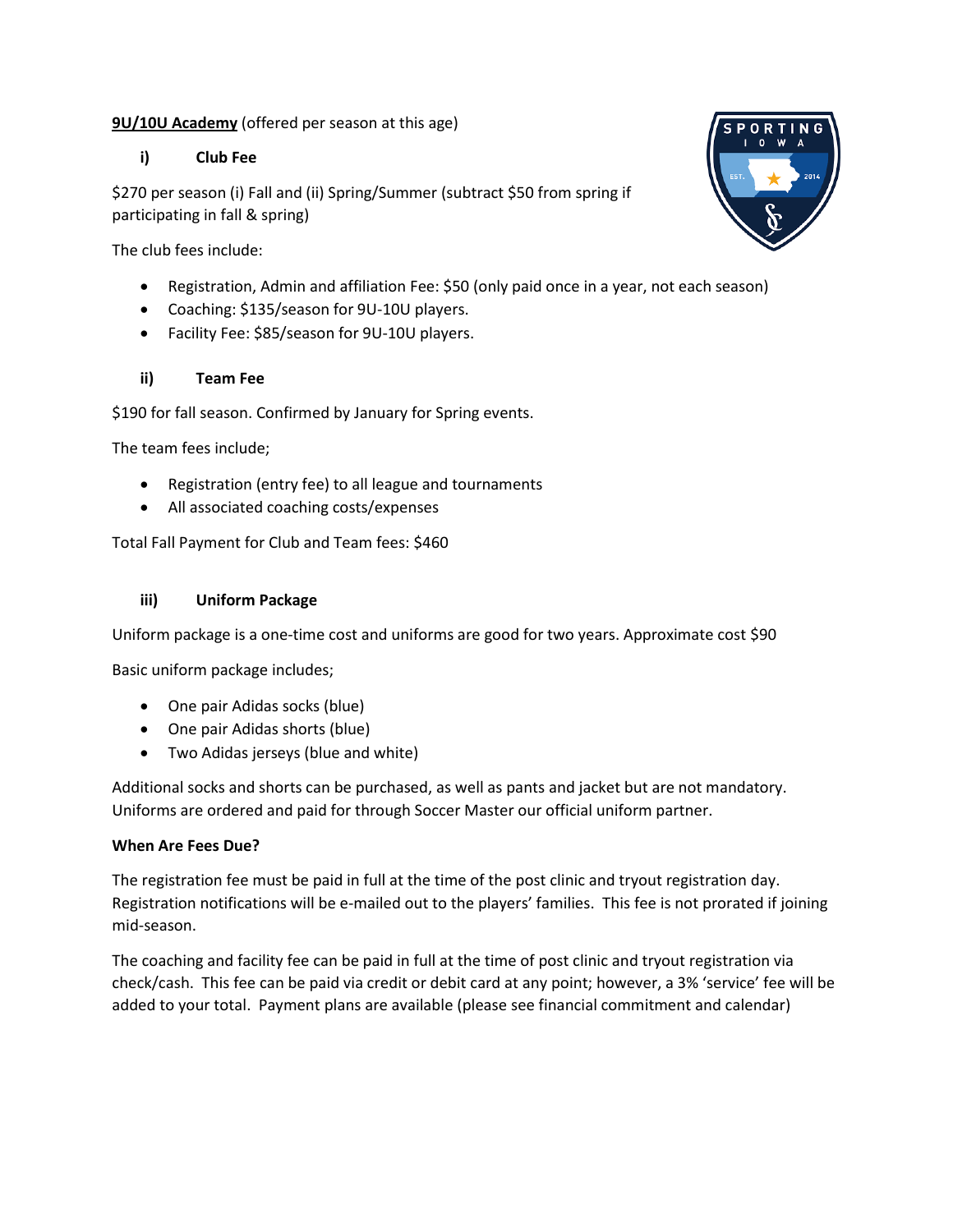#### **11U-14U Select**

**i) Club Fee**

\$680 annual club fee

The club fees include:

- Registration, Admin and affiliation Fee: \$100 due at time of registration.
- Coaching: \$340/year for 11U-14U players.
- Facility Fee: \$240/year for 11U-14U players.

# **ii) Team Fee**

11U-12U: \$190 fall season. 13U-14U: \$230 fall season. Confirmed by January for Spring.

The team fees include;

- Registration (entry fee) to all league and tournaments
- All associated coaching costs/expenses

Total Payment for Club and Team fees (Fall only team fees): U11/U12: \$870 U13/U14: \$910

# **iii) Uniform Package**

Uniform package is a one-time cost and uniforms are good for two years. Approximate cost \$120

Basic uniform package includes;

- Two pair Adidas socks (blue and white)
- Two pair Adidas shorts (blue and white)
- Two Adidas jerseys (blue and white)

Additional socks and shorts can be purchased, as well as pants and jacket but are not mandatory. Uniforms are ordered and paid for through Soccer Master our official uniform partner.

# **When Are Fees Due?**

The registration fee must be paid in full at the time of the post clinic and tryout registration day. Registration notifications will be e-mailed out to the players' families. This fee is not prorated if joining mid-season.

The coaching and facility fee can be paid in full at the time of post clinic and tryout registration via check/cash. This fee can be paid via credit or debit card, however a 3% 'service' fee will be added to your total. If you do not want to pay this fee in full at the time of post tryout and clinic registration, you can set up automatic withdrawal of the fees from your bank account. The funds are withdrawn from your account on the 1st day of each month. Payment schedule starts August 1 and last payments are collected December 1